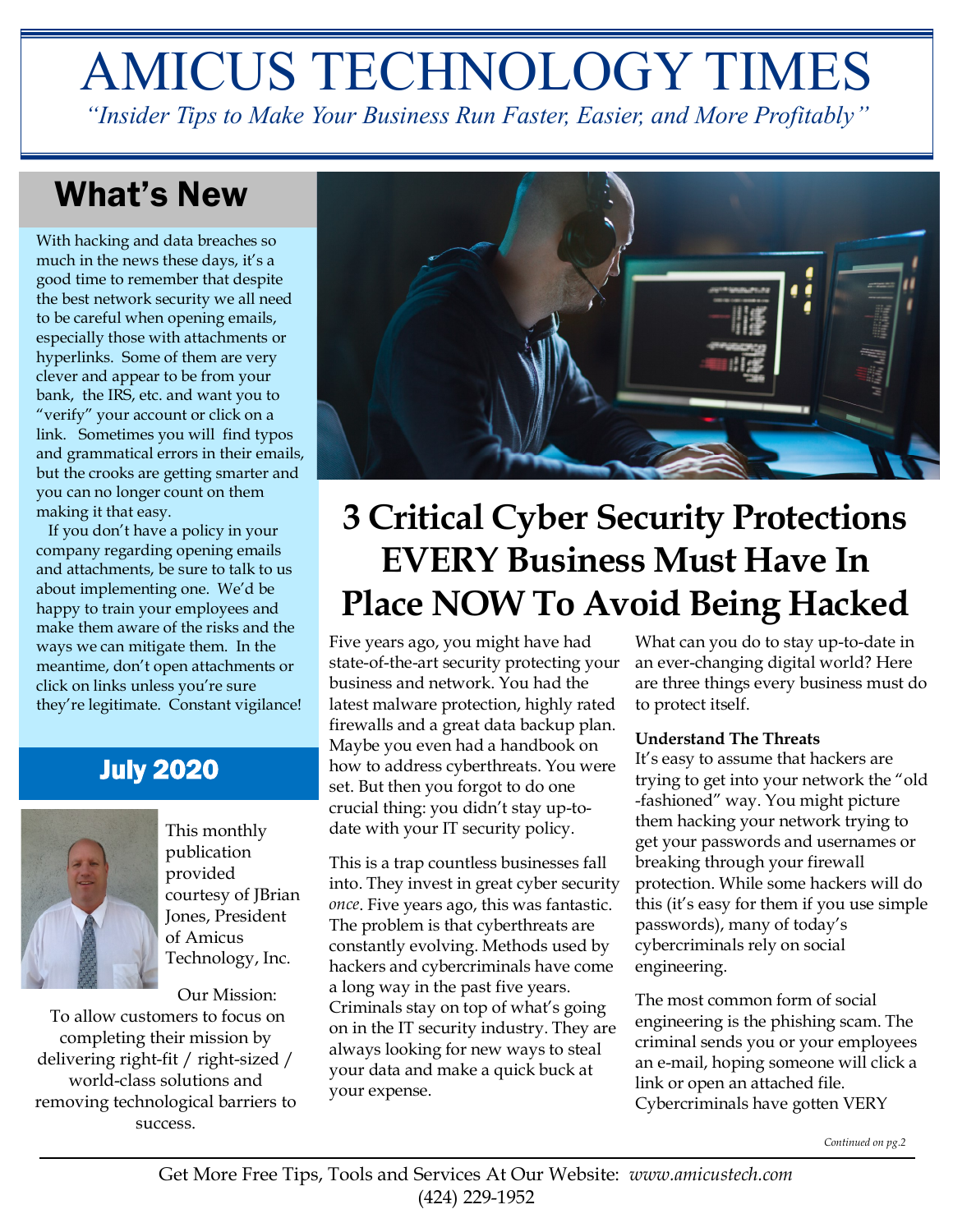### Amicus Technology Times July 2020

#### *Continued from pg.1*

sophisticated. These e-mails can mimic the look of a legitimate e-mail from a legitimate business, such as the local bank you work with or another company you buy from (or that buys from you). Social engineering is all about tricking people.

This is why you need a cyber security handbook – one that is regularly updated. It's something you can reference. Your team needs to know how to identify a phishing e-mail, and you need to have procedures in place for what to do if a questionable e-mail shows up. This helps keep your employees from becoming the weak link in your security setup.

### **Update, Update And Update**

From software to hardware, you must stay updated. There is no such thing as "one-and-done" when it comes to network security. Something as simple as a wireless router can DESTROY your security if it's not regularly updated. Hackers are always looking for vulnerabilities in both hardware and software, and when they find them, they WILL exploit them.

What happens when a piece of hardware (like a router) is no longer supported by the manufacturer? This occurs all the time, particularly as hardware ages. Manufacturers and developers drop support for their older technology so they can focus on their newer products. When they drop support for a product you use, this is a good indicator that

## **"Proactive monitoring means your network is being watched 24/7."**

you need to replace that piece of hardware. The same applies to software.

You might balk at the cost of buying new technology, but in the long run, the cost is well worth it. Think of the cost of buying a new router versus the cost of cleaning up after a data breach. Some small businesses never recover after a hack – it's just too expensive. Keep your malware software updated, keep your firewall updated, keep your cloud backups updated and keep all your devices and software UPDATED!

### **Invest In Proactive Network Monitoring**

When it comes to the security of your network and overall business, being proactive can make a huge difference. Proactive monitoring means your network is being watched 24/7. Every little ping or access to your network is watched and assessed. If a threat is found, then it can be stopped.

The great thing about proactive network monitoring is that you can customize it. Want to know about every threat? You can request a real-time report. Only want updates once a day or once a week? That can be done too! This approach means you have one less thing to think about. Someone is always keeping an eye on your network, making sure the bad guys stay out.

You might think, "How am I going to do all this?" You don't have to go it alone – and you shouldn't. Work with an IT services firm. Work together to find the best solutions for your business. When you work with IT specialists, you can rest assured your team will be updated on today's threats. You'll know your network – and everything connected to it – is updated. And you'll know someone is watching over you. That's the ultimate peace of mind.

### **Free Report Download: The Business Owner's Guide To IT Support Services And Fees**

#### You'll learn:

### **IT BUYERS GUIDE**  $$5$

**What Every Business** Owner MUST Know About IT **Support Services** And Fees

**What You Should Expect To** Pay For IT Support For Your<br>Business And How To Get<br>Exactly What You Need

- The three most common ways IT companies charge for their services and the pros and cons of each approach.
- A common billing model that puts ALL THE RISK on you, the customer, when buying IT services; you'll learn what it is and why you need to avoid agreeing to it.
- Exclusions, hidden fees and other "gotcha" clauses IT companies put in their contracts that you DON'T want to agree to.

• How to make sure you know exactly what you're getting to avoid disappointment, frustration and added costs later on that you didn't anticipate.

### **Claim your FREE copy today. Call us at 310-670-4962**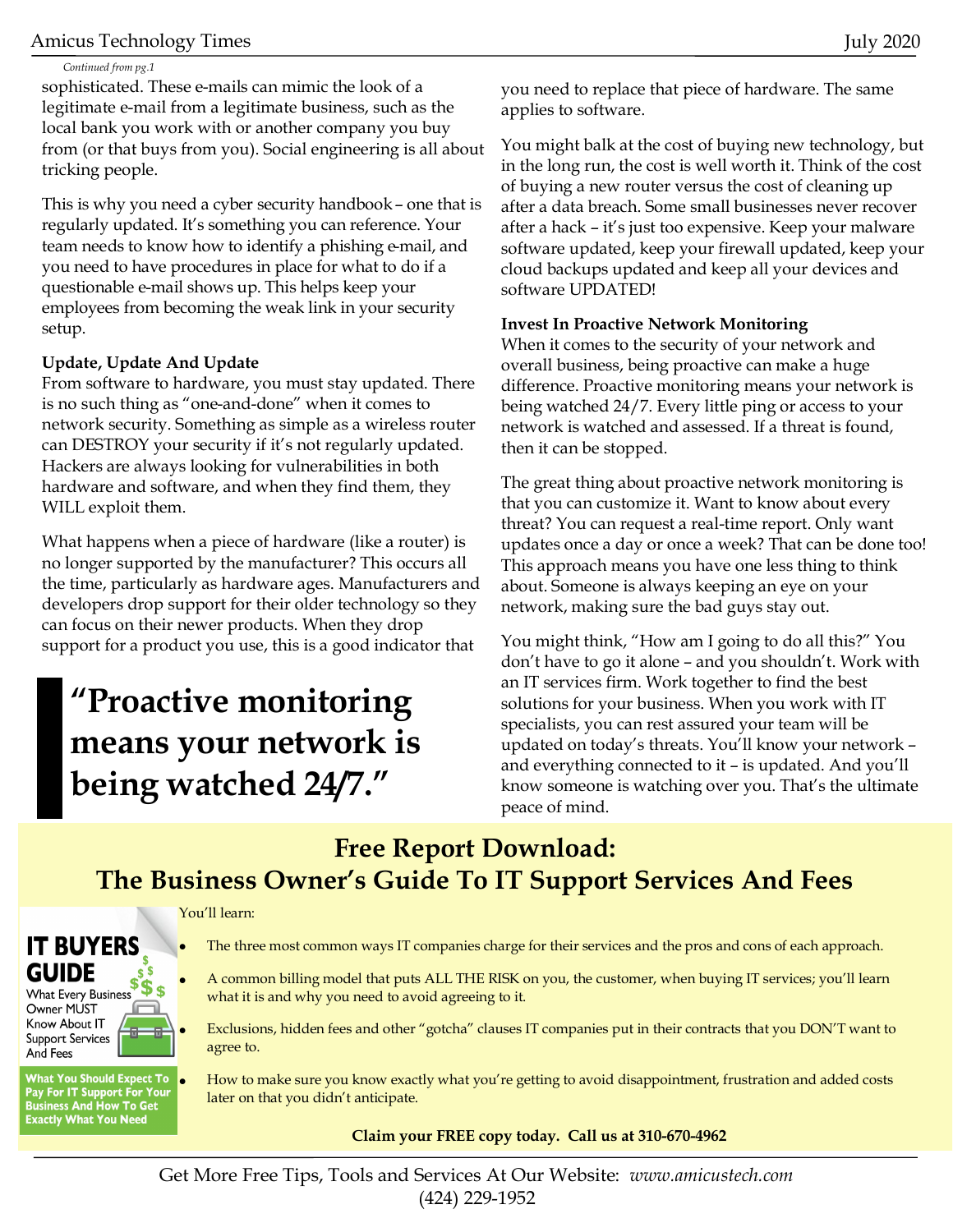### **Shiny New Gadget Of The Month:**



### **FitTrack – A Smart Scale That Does More**

The bathroom scale isn't always the most useful device in the home. FitTrack is a smart scale that aims to change that. It's a different kind of bathroom scale that gives you *much* more than a single number.

Traditional bathroom scales don't tell you anything about what's happening in your body. FitTrack *does*. It gives you an "inside look" into what's going on inside your body. It measures your weight, body fat percentage, body mass index, muscle and bone mass, hydration and more. In fact, it tracks 17 key health insights.

The advanced scale pairs with the FitTrack app, which you can download to your smart phone and connect to the smart scale. All you do is step on the scale with your bare feet – the scale actually reads electrical signals from your body – and it sends the results to your phone. Simple and useful. Learn more about FitTrack at **bit.ly/2VOg7Vs**.

# **Building Confidence As A Business Leader**

How can you build your confidence as a CEO, investor or entrepreneur?

My colleagues and I at ghSMART see many talented people work hard to build their confidence.

New CEOs have imposter syndrome. Private equity investors who just raised another \$1 billion in funds read newspaper headlines about the coming recession and quietly gulp. Self-made billionaire entrepreneurs worry that their fortunes will take an embarrassing hit. Newly elected government leaders worry about whether their results will live up to their campaign promises.

**We find that leaders are less confident when they obsess about things they can't control, rather than take action in the areas they can control.**

Like what?

The *Wall Street Journal* reported the results of a Conference Board survey (Jan. 16, 2019) of what is on the mind of 800 CEOs.

#### **External Hot-Button Issues**

- 1. Recession
- 2. Global trade
- 3. Politics

#### **Internal Hot-Button Issues**

- 1. Attracting and retaining top talent
- 2. Disruptive technologies<br>3. Developing the next ger
	- Developing the next generation of leaders

What this survey says to me is this: it's good to be aware of issues that are outside of your control – recession, global trade and politics. But it's even



#### **How much confidence do you have in your team?**

If you have a high degree of confidence in your team, then keep doing what you are doing to hire and develop them.

But if you don't have a high degree of confidence in your team, then you should focus on hiring, developing and retaining more of the right people who fit your strategy and who can achieve the results you seek.

#### **How?**

There are three ways to build confidence in your team. You can invest the time to master the skills and best practices around hiring, developing and retaining top talent yourself. You can engage ghSMART to do it for you. *Or* (what most of our clients do) you can engage ghSMART to solve this problem immediately and build your skills in this area for your long-term success. (A quick side note: I'm very proud to report that my colleagues achieved 99% "high" client-reported satisfaction over the past 12 months. So, to go with this confidence theme, I have a very high degree of confidence that my team will help you solve your #1 problem!)

#### **A great way to build confidence in yourself as a leader is to build your confidence in your team.**

If you are the CEO of a company that generates over \$1 billion in revenue (or has raised at least a \$1 billion fund), then please reach out if you would like my team to help you build confidence in your team to deliver the results you want to achieve for customers, employees and shareholders.



*Geoff Smart is chairman and founder of ghSMART. Geoff is co-author, with his colleague Randy Street, of the* New York Times *best-selling book* Who: A Method For Hiring *and the author of the No. 1* Wall Street Journal *best seller* Leadocracy: Hiring More Great Leaders (Like You) Into Government*. Geoff co-created the Topgrading brand of talent management. He is the founder of two 501(c)(3) not-for-profit organizations. SMARTKids Leadership Program™ provides 10 years of leadership tutoring, and the Leaders Initiative™ seeks to deploy society's greatest leaders into government. Geoff earned a BA in Economics with honors from Northwestern University, and an MA and PhD in Psychology from Claremont Graduate University.*

### Referral Campaign—Don't Miss Out!

Between now and August 31, 2020 we're offering a \$1,000 referral bonus to you or your favorite charity when someone you refer to us signs a minimum 12-month managed service contract! Know anyone who might benefit from our unique combination of managed services and personal IT support? If so, send us their contact information—and copy us on a simple email introduction. That's all it takes! (*[bajones@amicustech.com](mailto:bajones@amicustech.com?subject=I%20hav%20a%20referral%20for%20you!)*) 310-670-4962